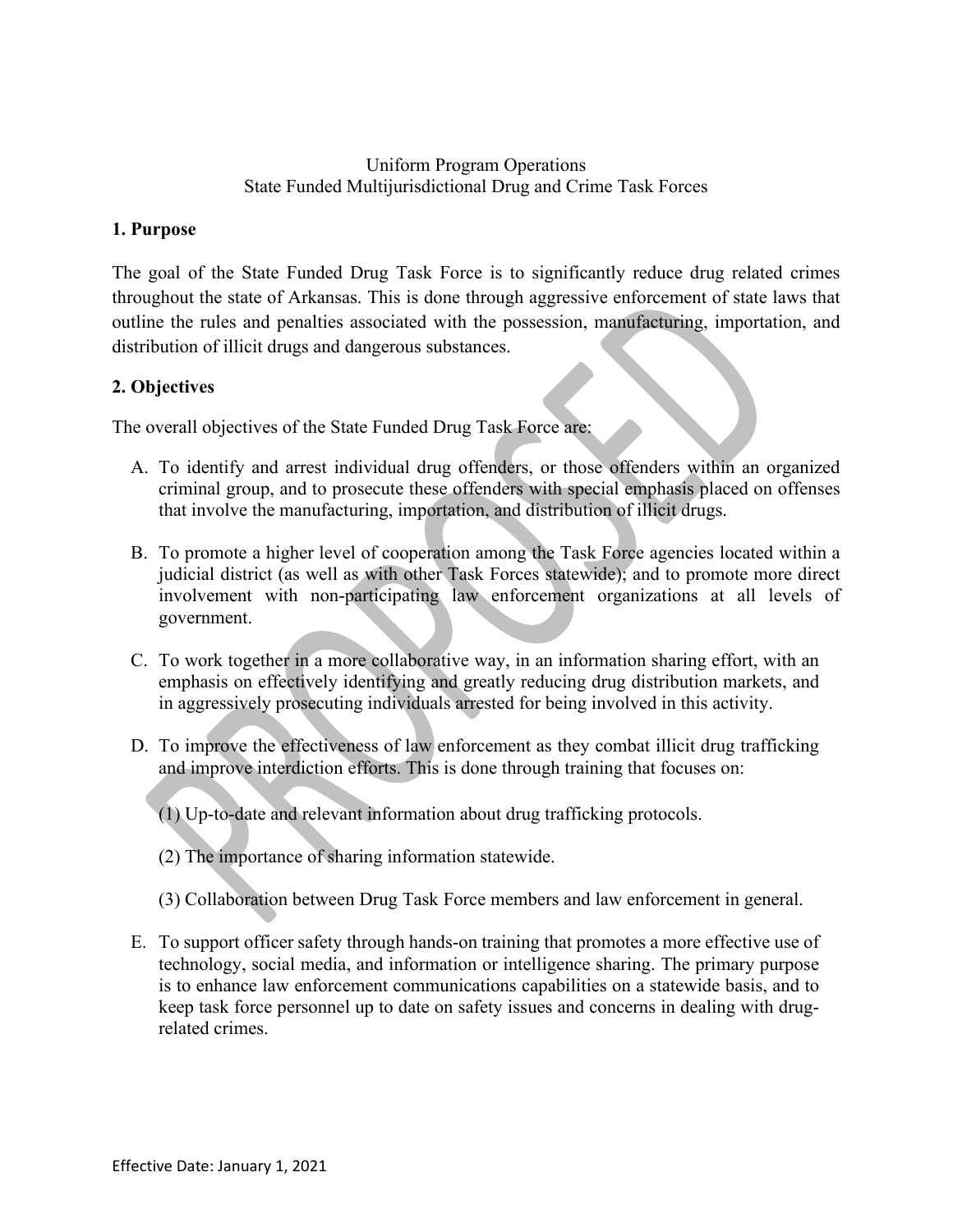## 3. Local Match Requirements

State Funded Drug Task Forces will be required to match federal and state grant funding for its operations. Match can be cash or in-kind. Any in-kind must be documented in the signed Memorandum of Understanding (MOU). The Local Match requirements will be based on district population and funding match percentage (amount) will be determined based on the funding source according to the following tiers:

- A. Tier 1 a district population based on 30,000-90,000 will require a funding match of twenty percent (20%).
- B. Tier 2 a district population based on 91,000-140,000 will require a funding match of twenty-five percent (25%).
- C. Tier 3 a district population based on 141,000 or greater will require a funding match of thirty percent (30%).

# 4. Drug Task Force Operating Budgets

A Drug Task Force operating budget, and allowable uses of grant awards, will be in accordance with Ark. Code Ann. § 12-17-107 as well as any other federal or state regulations. A funded civilian position, other than the required fiscal officer position, must be approved by the Office of State Drug Director.

# 5. Organizational Structure

A. Authorized Official

For the State Funded Drug Task Force, the Authorized Official is the Elected Prosecuting Attorney or Local Government Highest Elected Official or appointed designee. The Authorized Official is an authorized representative of the Grantee (applying organization or agency). The Grantee assures and provides oversight of the management and compliance of state and federal grants.

B. Participating Agencies

Drug Task Forces are required to develop an MOU with all participating parties, including the Prosecuting Attorney. The MOU must delineate the roles and responsibilities as well as provide the details for match for the participating agency.

(1) The Drug Task Force Commander must be selected and agreed upon by a majority of the participating agencies. This process must be documented in the minutes and submitted to the Office of State Drug Director. This process must be followed in selecting any new or future Commander.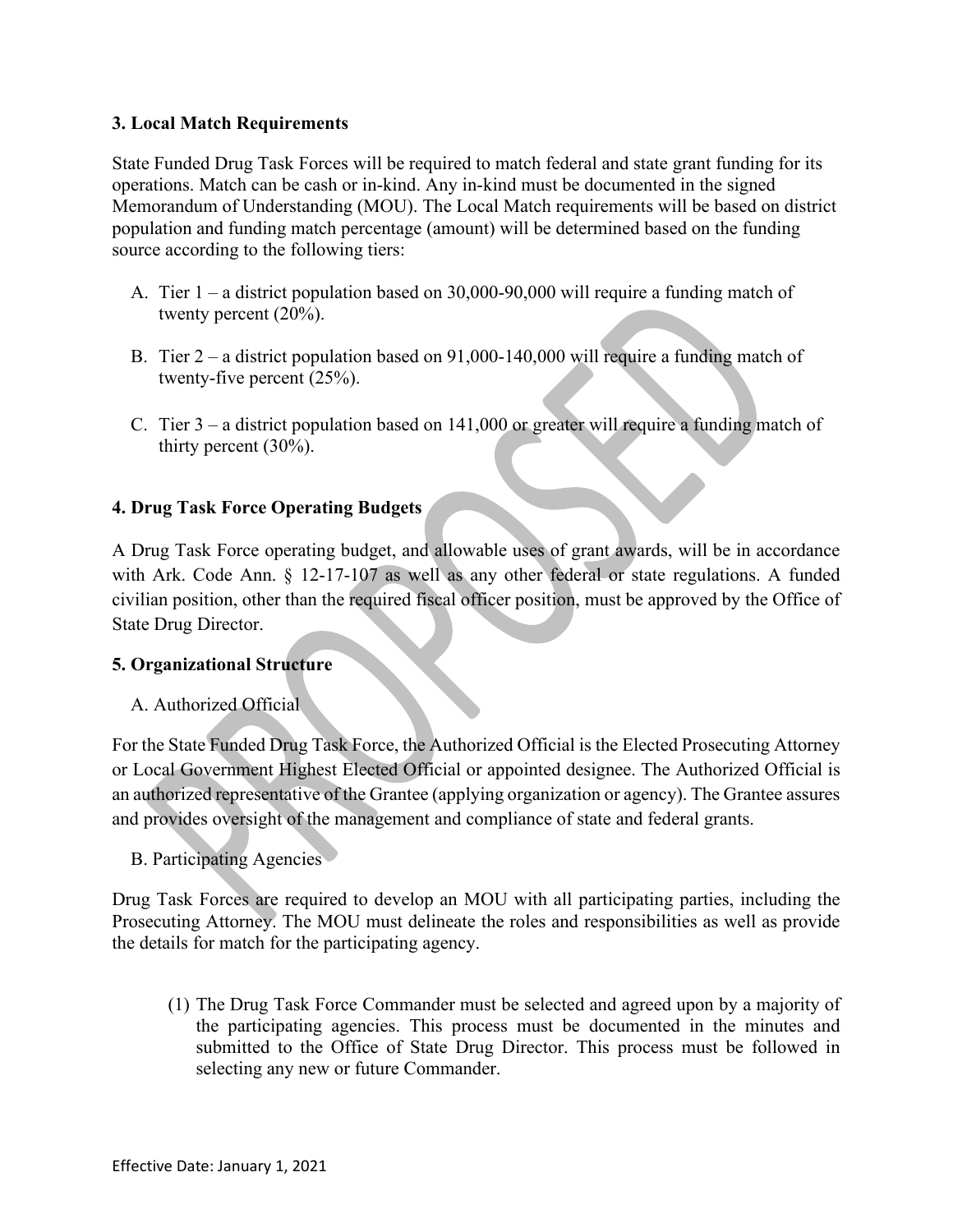- (2) Drug Task Forces are to have collaborative meetings with their participating agencies at a minimum every two months. For items requiring task force approval, a quorum must be present. Meetings must be documented with attendance and minutes which are forwarded to the Office of State Drug Director for review and compliance.
- C. Required Personnel
- (2) Drug Task Forces are to have collaborative meetings with their participating agencies<br>at a minimum every two months. For items requiring task force approval, a quorum<br>must be present. Meetings must be documented with to-day task force operations and law enforcement activities. Funding for this position can be matched from a participating agency as long as it meets the requirements and is documented in the signed MOU. It must be a full time (equivalent to 40 hours/wk) certified Law Enforcement Officer, selected by the participating agencies. Drug Task Forces are to have collaborative meetings with their participating agencies<br>at a minimum every two months. For items requiring task force approval, a quorum<br>must be present. Meetings must be documented with atte ired Personnel<br>
F/T Drug Task Force Commander – To provide and perform oversight, as well as day-<br>
to-day task force operations and law enforcement activities. Funding for this position<br>
documented in the signed MOU. It mu
	- (2) F/T Fiscal Officer To perform program financial or administrative duties. Funding for this position can be matched from a participating agency as long as it meets the enforcement officer, but it must be full time (equivalent to 40 hours/wk).
- D. Management Structure
	- (1) The Office of State Drug Director will be responsible for establishing oversight
- (2) The Arkansas Department of Finance and Administration-Intergovernmental Services (DFA-IGS) will be responsible for the grants' management and administration of the documented in the signed MOU. It must be a full time (equivalent to 40 hours/wk)<br>certified Law Enforcement Officer, selected by the participating agencies.<br>F/T Fiscal Officer – To perform program financial or administrati authority or federal regulations: Fiscal Officer – To perform program financial or administrative duties. Funding<br>this position can be matched from a participating agency as long as it meets the<br>interments and is documented in the signed MOU. It *can be a* besond can be materned from a participating agency as long as the internal formula participations and is documented in the signed MOU. If can be a civility orcement officer, but it must be full time (equivalent to 40 hour
	- Code Ann. § 12-17-102 et seq.) and
	-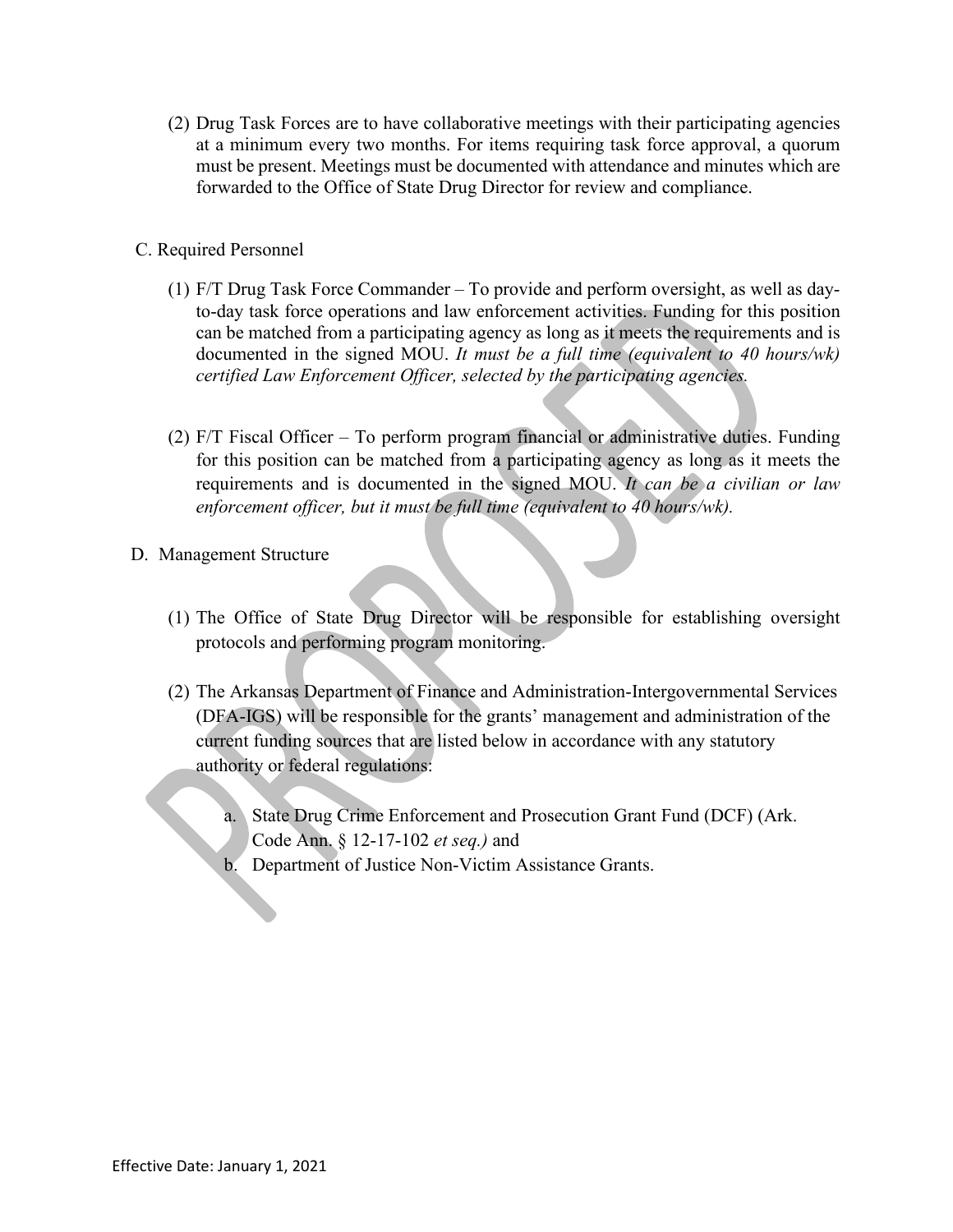## 6. Reporting Requirements

**6. Reporting Requirements**<br>
Drug Task Forces are to provide monthly or quarterly statistical data, and complete other required<br>
reporting by State Drug Director's Office and Department of Finance and Administration<br>
Inter reporting by State Drug Director's Office and Department of Finance and Administration Intergovernmental Services (the administering agency). Reports are to be completed in a timely manner and forwarded for review and compliance. The mandated reports and tools are designed to meet any federal or state reporting requirements. Reporting Requirements<br>
g Task Forces are to provide monthly or quarterly statistical data, and complete other required<br>
by State Drug Director's Office and Department of Finance and Administration<br>
regionemental Services

- orting Requirements<br>sak Forces are to provide monthly or quarterly statistical data, and complete other required<br>g by state Drug Director's Office and Department of Finance and Administration<br>vermmental Services (the admin Enforcement Administration (DEA) and/or RISSafe through regional organized crime orting Requirements<br>sak Forces are to provide monthly or quarterly statistical data, and complete other required<br>ig by State Drug Director's Office and Department of Finance and Administration<br>vermmental Services (the admi orting Requirements<br>sak Forces are to provide monthly or quarterly statistical data, and complete other required<br>ig by State Drug Director's Office and Department of Finance and Administration<br>vermmental Services (the admi through the Office of the State Drug Director. Reporting Requirements<br>
g Task Forces are to provide monthly or quarterly statistical data, and complete other required<br>
orting by State Drug Director's Office and Department of Finance and Administration<br>
raporemmental Se
- 2021), the National Index Based Reporting System (NIBRS) is the preferred method for the reporting of all DTF activity. Commanders shall take steps necessary to ensure all appropriate DTF case information is entered into NIBRS. If no participating agency within the DTF currently uses a NIBRS based system, the DTF shall notify the Office of the Drug Director to begin the identification process for the acquisition of a system capable of collecting NIBRS data.
- C. FINANCIAL REPORTING Monthly Reimbursements must be submitted to Department of Finance and Administration Intergovernmental Services (the administering agency). The DTF Utilization Reports shall be reported to Coordinating Council monthly by DFA.
- D. ANNUAL LOCAL MATCH REPORT An annual match report will be submitted to the State Drug Director to ensure compliance of the required match. The Annual Match Report will include the following: match amount, approved categories, expenditure amounts, type of match (In-kind or Cash), and the source of the match. F Utilization Reports shall be reported to Coordinating Council monthly by DFA<br>NUAL LOCAL MATCH REPORT – An annual match report will be submitted<br>e Drug Director to ensure compliance of the required match. The Amnual Match
- E. PROGRAMMATIC REPORTING To capture Drug Task Force Performance, monthly and quarterly reports must be submitted to the State Drug Director's Office and the DFA - IGS. The reports must include the various metrics listed below to ensure proper outcomes and measures are being monitored:
	- (1) Number of organizations disrupted.
	- (2) Number of organizations dismantled.
	- (3) Number of drug arrests.
	- (4) Number of drug seizures.
	-